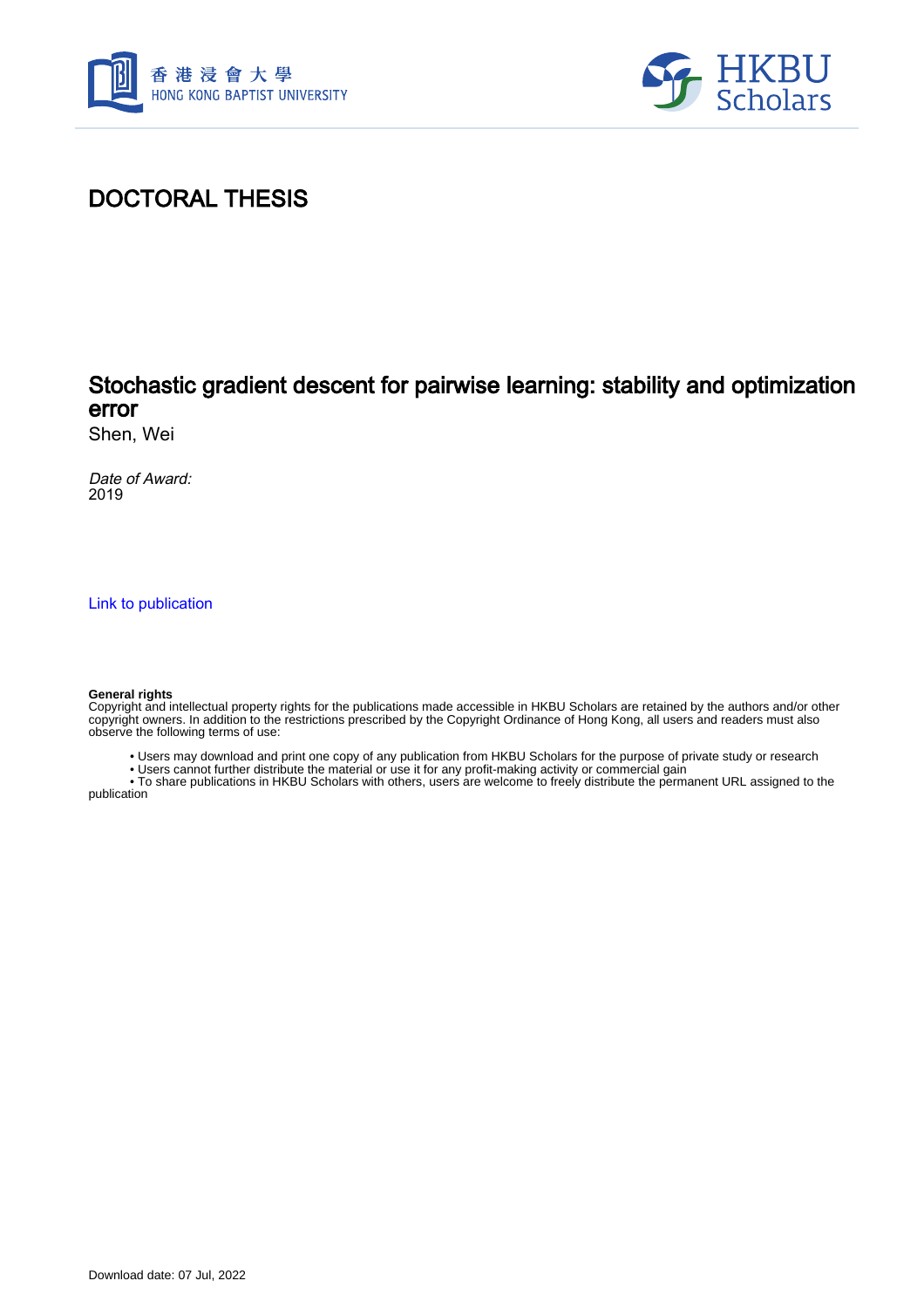### Abstract

In this thesis, we study the stability and its trade-off with optimization error for stochastic gradient descent (SGD) algorithms in the pairwise learning setting. Pairwise learning refers to a learning task which involves a loss function depending on pairs of instances among which notable examples are bipartite ranking, metric learning, area under ROC curve (AUC) maximization and minimum error entropy (MEE) principle.

Our contribution is twofold. Firstly, we establish the stability results for SGD for pairwise learning in the convex, strongly convex and non-convex settings, from which generalization errors can be naturally derived. Moreover, we also give the stability results of buffer-based SGD and projected SGD. Secondly, we establish the trade-off between stability and optimization error of SGD algorithms for pairwise learning. This is achieved by lower-bounding the sum of stability and optimization error by the minimax statistical error over a prescribed class of pairwise loss functions. From this fundamental trade-off, we obtain lower bounds for the optimization error of SGD algorithms and the excess expected risk over a class of pairwise losses.

In addition, we illustrate our stability results by giving some specific examples and experiments of AUC maximization and MEE.

Keywords: Stability; Generalization; Optimization Error; Stochastic Gradient Descent; Pairwise Learning; Minimax Statistical Error.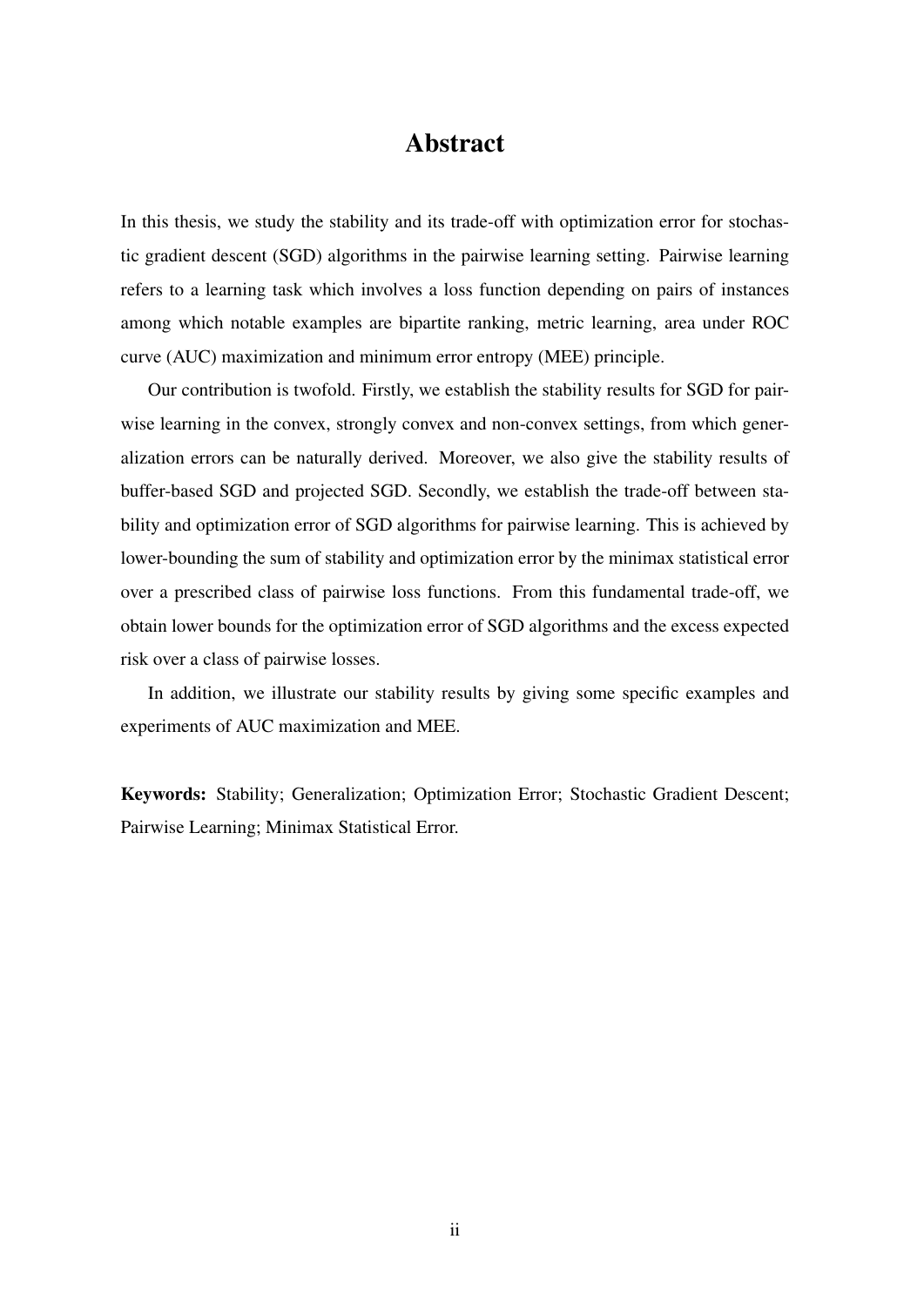# <span id="page-2-0"></span>Table of Contents

| Declaration               |                                                   | $\mathbf{i}$   |  |  |
|---------------------------|---------------------------------------------------|----------------|--|--|
| Abstract                  |                                                   |                |  |  |
| Acknowledgements          |                                                   |                |  |  |
| Table of Contents         |                                                   |                |  |  |
| List of Figures           |                                                   |                |  |  |
| List of Tables            |                                                   |                |  |  |
| Introduction<br>Chapter 1 |                                                   |                |  |  |
| 1.1                       |                                                   | $\mathbf{1}$   |  |  |
|                           | 1.1.1                                             | $\overline{2}$ |  |  |
|                           | 1.1.2                                             | $\overline{3}$ |  |  |
|                           | 1.1.3                                             | $\overline{4}$ |  |  |
| 1.2                       | Stochastic Gradient Descent for Pairwise Learning | 5              |  |  |
|                           | 1.2.1                                             | 6              |  |  |
|                           | 1.2.2                                             | 6              |  |  |
|                           | 1.2.3                                             | $\tau$         |  |  |
| 1.3                       | 8                                                 |                |  |  |
| 1.4                       | 9                                                 |                |  |  |
| 1.5                       | 10                                                |                |  |  |
| Chapter 2<br>Background   |                                                   | 12             |  |  |
| 2.1                       | Basic Concepts from Convex Optimization           | 12             |  |  |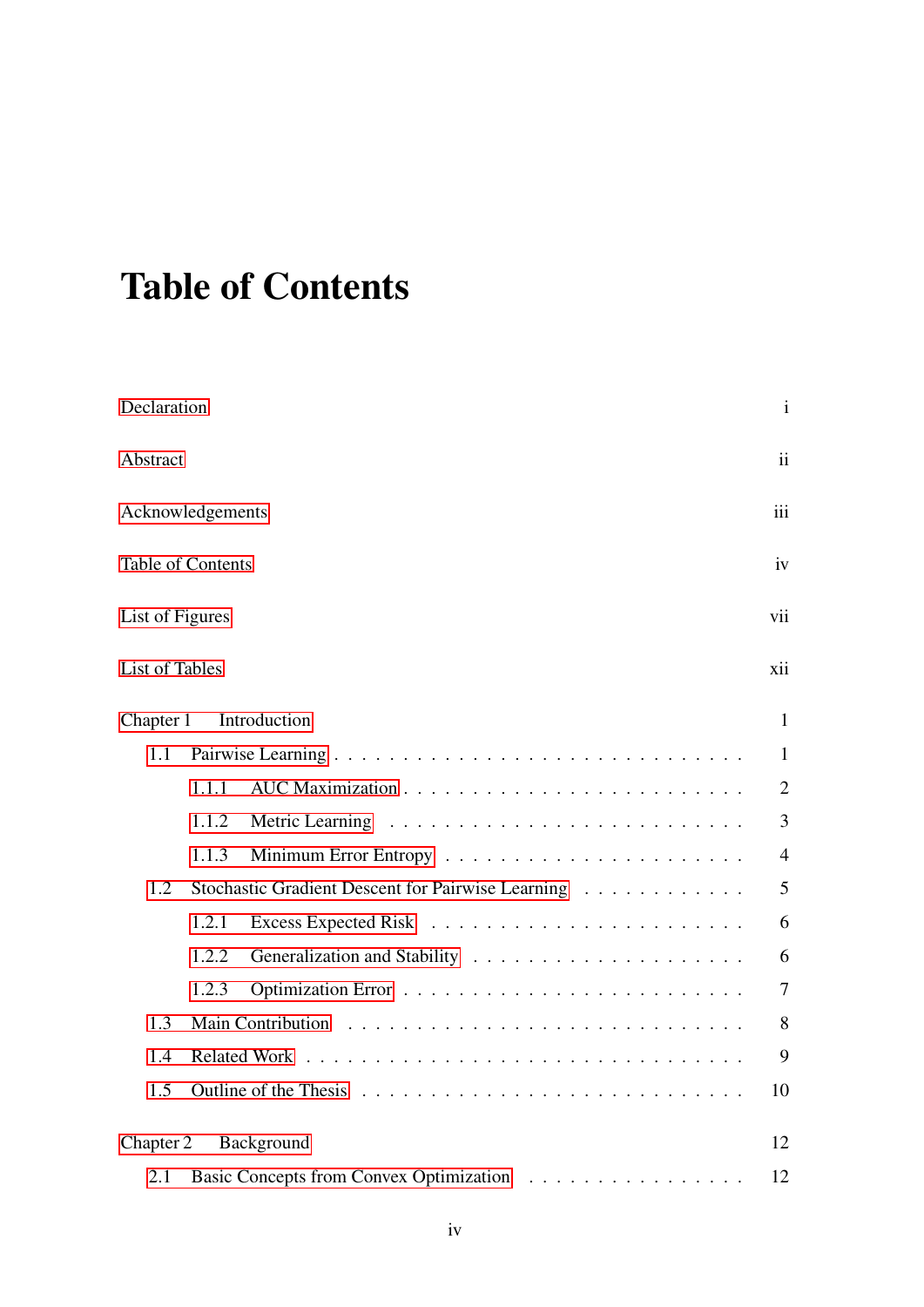|           | 2.1.1                                          |                                                                                     | 12 |  |
|-----------|------------------------------------------------|-------------------------------------------------------------------------------------|----|--|
|           | 2.1.2                                          | Co-coercivity of Convex Smooth Functions                                            | 13 |  |
| 2.2       | Le Cam's Method for Minimax Lower Bound        |                                                                                     |    |  |
|           | 2.2.1                                          |                                                                                     | 15 |  |
|           | 2.2.2                                          | From Expected Risk to Hypotheses Testing                                            | 16 |  |
|           | 2.2.3                                          | Total Variation, Kullback-Leibler Divergence and Le Cam's Method                    | 16 |  |
| Chapter 3 |                                                | Stability and Generalization of Stochastic Gradient Descent for Pairwise            |    |  |
|           |                                                | Learning                                                                            | 21 |  |
| 3.1       |                                                |                                                                                     | 21 |  |
|           | 3.1.1                                          |                                                                                     | 22 |  |
|           | 3.1.2                                          | Algorithmic Stability and Its Relation with Generalization                          | 22 |  |
| 3.2       |                                                |                                                                                     | 24 |  |
| 3.3       |                                                |                                                                                     | 32 |  |
|           | 3.3.1                                          |                                                                                     | 32 |  |
|           | 3.3.2                                          | Strongly convex case $\ldots \ldots \ldots \ldots \ldots \ldots \ldots$             | 33 |  |
|           | 3.3.3                                          | Non-convex case $\ldots \ldots \ldots \ldots \ldots \ldots \ldots \ldots$           | 36 |  |
| Chapter 4 |                                                | Stability Analysis of Variants of Stochastic Gradient Descent for Pairwise          |    |  |
|           |                                                | Learning                                                                            | 39 |  |
| 4.1       |                                                |                                                                                     | 39 |  |
|           | 4.1.1                                          | SGD Algorithms using Finite Buffers                                                 | 40 |  |
|           | 4.1.2                                          |                                                                                     | 42 |  |
|           | 4.1.3                                          | Projected SGD Algorithms using Finite Buffers                                       | 45 |  |
| 4.2       | Stability Analysis of SGD using Finite Buffers |                                                                                     |    |  |
|           | 4.2.1                                          |                                                                                     | 45 |  |
|           | 4.2.2                                          | Stability Analysis for Buffer-based SGD Under Random Selection                      |    |  |
|           |                                                |                                                                                     | 49 |  |
|           | 4.2.3                                          | Stability Analysis for Buffer-based SGD Under Random Permuta-                       |    |  |
|           |                                                | tion Rule $\dots \dots \dots \dots \dots \dots \dots \dots \dots \dots \dots \dots$ | 51 |  |
| 4.3       |                                                |                                                                                     | 57 |  |
|           | 4.3.1                                          | Same Results Inheriting from SGD                                                    | 57 |  |